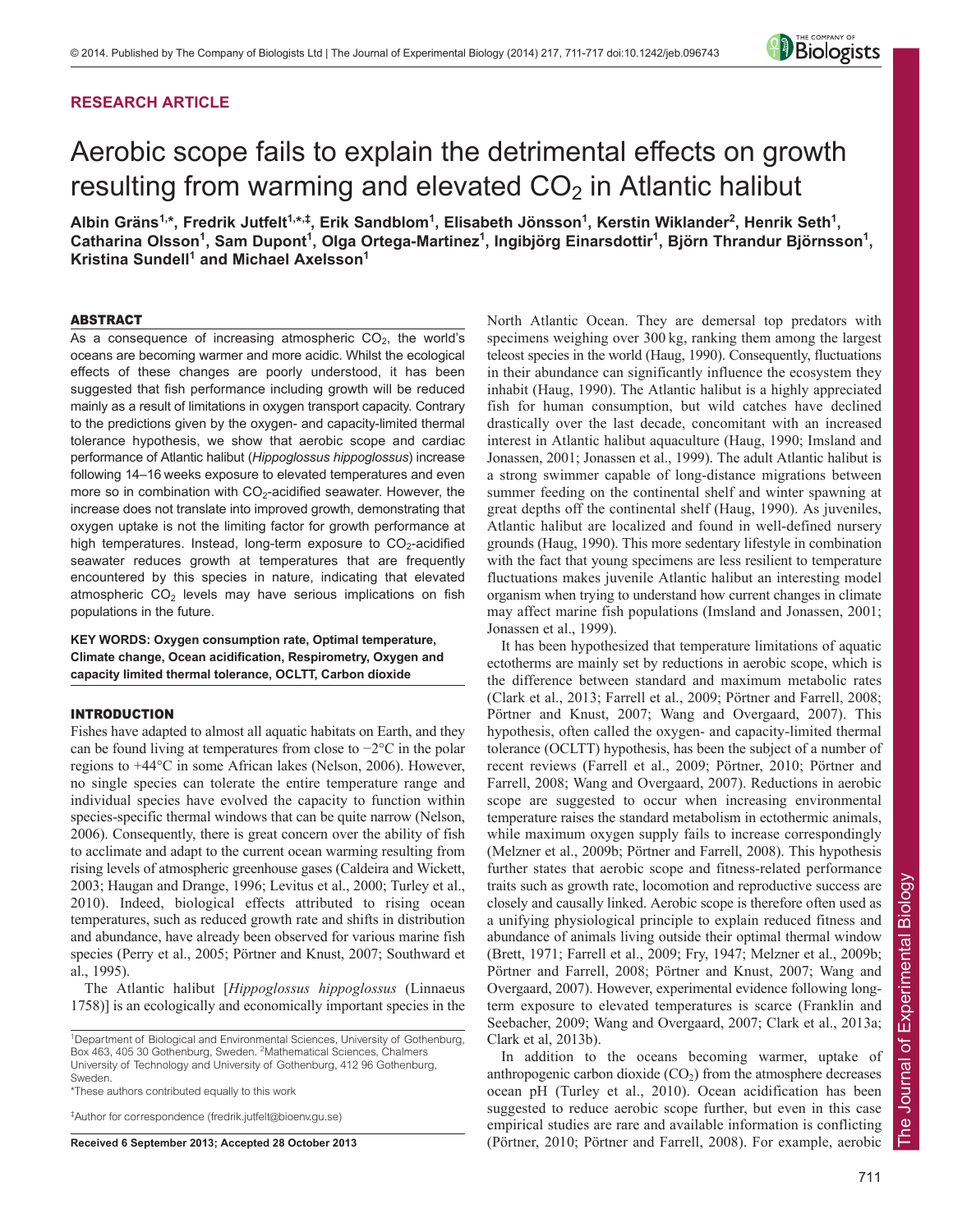scope is reduced, unaffected or even increased in different species of tropical reef fish following exposure to  $CO<sub>2</sub>$ -acidified water (Couturier et al., 2013; Munday et al., 2009; Rummer et al., 2013), whereas no effect is observed in Atlantic cod (*Gadus morhua*) living in temperate areas (Melzner et al., 2009a). However, the differences may not be biological but instead may be explained by methodological artifacts associated with the different experimental setups. The reef fish were assessed using unusual respirometry techniques and they experienced short-term exposure to elevated partial pressure of  $CO_2$  ( $P_{CO_2}$ ) at near-lethal temperatures, while the cod were measured in a swim tunnel respirometer and exposed to elevated  $P_{CO2}$  for 4–12 months at 5°C.

The aim of this study was to test the core assumption of the OCLTT hypothesis, that thermal tolerance is limited by oxygen supply to the tissues, and further to test how the interaction between temperature and reduced pH affects the performance of a marine fish species. Specifically, the effects on growth rate and multiple steps in the oxygen transport cascade were assessed in juvenile Atlantic halibut acclimated for 14–16 weeks to a range of temperatures in either water with the current ocean pH or water where pH was reduced by 0.4 units by  $CO<sub>2</sub>$  injection to simulate predicted ocean acidification for the year 2100 (Caldeira and Wickett, 2003; Turley et al., 2010).

#### RESULTS

The statistical analysis revealed that there were no tank effects for any of the measured variables. Mortality was low, with  $\sim 6\%$  of the fish dying during the experimental period, leaving us with a total of 463 fish. Mortalities appeared random, with no correlation to temperature or pH.

#### Oxygen consumption rate and aerobic scope

There was a significant general increase in aerobic scope with increased temperature (*P*<0.0001; Fig. 1A). There was also a significant general positive effect of temperature on both standard (*P*<0.0001) and maximum (*P*<0.0001) metabolic rates, but the increase in aerobic scope was mainly due to a greater temperature effect on maximum metabolic rate (Fig. 1B). The fish at the two highest temperatures had significantly higher aerobic scope than fish at lower temperatures (Fig. 1A). Fish kept at low pH showed a significant general increase of 14 mg O<sub>2</sub> kg<sup>-1</sup> h<sup>-1</sup> ( $\Delta$ 7%) in aerobic scope compared with fish kept at current ocean pH (*P*=0.021; Fig. 1A).

### Oxygen transport variables

Both maximum cardiac flow-generating capacity (*P*<0.0001) and haematocrit (*P*<0.0001) showed a significant general increase with temperature (Fig. 2A,B), while increasing temperature significantly decreased the relative ventricular mass (*P*<0.0001; Fig. 2C). Consistent with the general positive effect of low pH on aerobic scope, there was also a significant general positive effect of low pH on maximum cardiac flow-generating capacity (10% increase; *P*=0.024; Fig. 2A). The pH effect on maximum flow-generating capacity significantly interacted with temperature, making the pH effect larger at the two higher temperatures ( $\Delta$ 58% and  $\Delta$ 38% at 12 and 18°C, respectively) than the general effect of 10% (*P*=0.0012; Fig. 2A). No effects of low pH were seen in either haematocrit or relative ventricular mass.

#### Specific growth rate

The specific growth rate was highest in the three intermediate temperature groups (10–14°C) and was significantly depressed in fish exposed to the two highest and the lowest temperatures



Fig. 1. Effects of temperature and CO<sub>2</sub> on aerobic scope and metabolic **rates.** Oxygen consumption in Atlantic halibut (*Hippoglossus hippoglossus*) after acclimation for 14–16 weeks to temperatures between 5 and 18°C in seawater with current ocean pH and in seawater with pH reduced by 0.4 units using  $CO<sub>2</sub>$  ( $n=8$ ). Data for (A) aerobic scope and (B) standard metabolic rate and maximum metabolic rate are presented as means ± s.e.m. with a third-order polynomial trend-line fitted for illustrative purposes only. Different letters indicate significant differences between temperatures (*P*<0.05) and the asterisk indicates a general significant increased aerobic scope in the groups acclimated to reduced ocean pH (*P*=0.021).

(*P*<0.0001; Fig. 3). There was no general effect on growth by exposure to low or normal pH. In fish at 5°C, however, growth rate was significantly suppressed (−24%) at the low pH compared with fish at normal pH  $(P=0.008; Fig. 3)$ .

### **DISCUSSION**

We show that aerobic scope and cardiac performance of Atlantic halibut, a marine teleost species, increase following long-term acclimation to elevated temperatures alone and in interaction with reduced seawater pH. However, this increase in aerobic scope does not translate into improved growth. Instead, growth decreases at the two highest temperatures. Low pH also reduces growth at the lowest temperature, which is a temperature regularly encountered by this species in nature (Langston et al., 2002).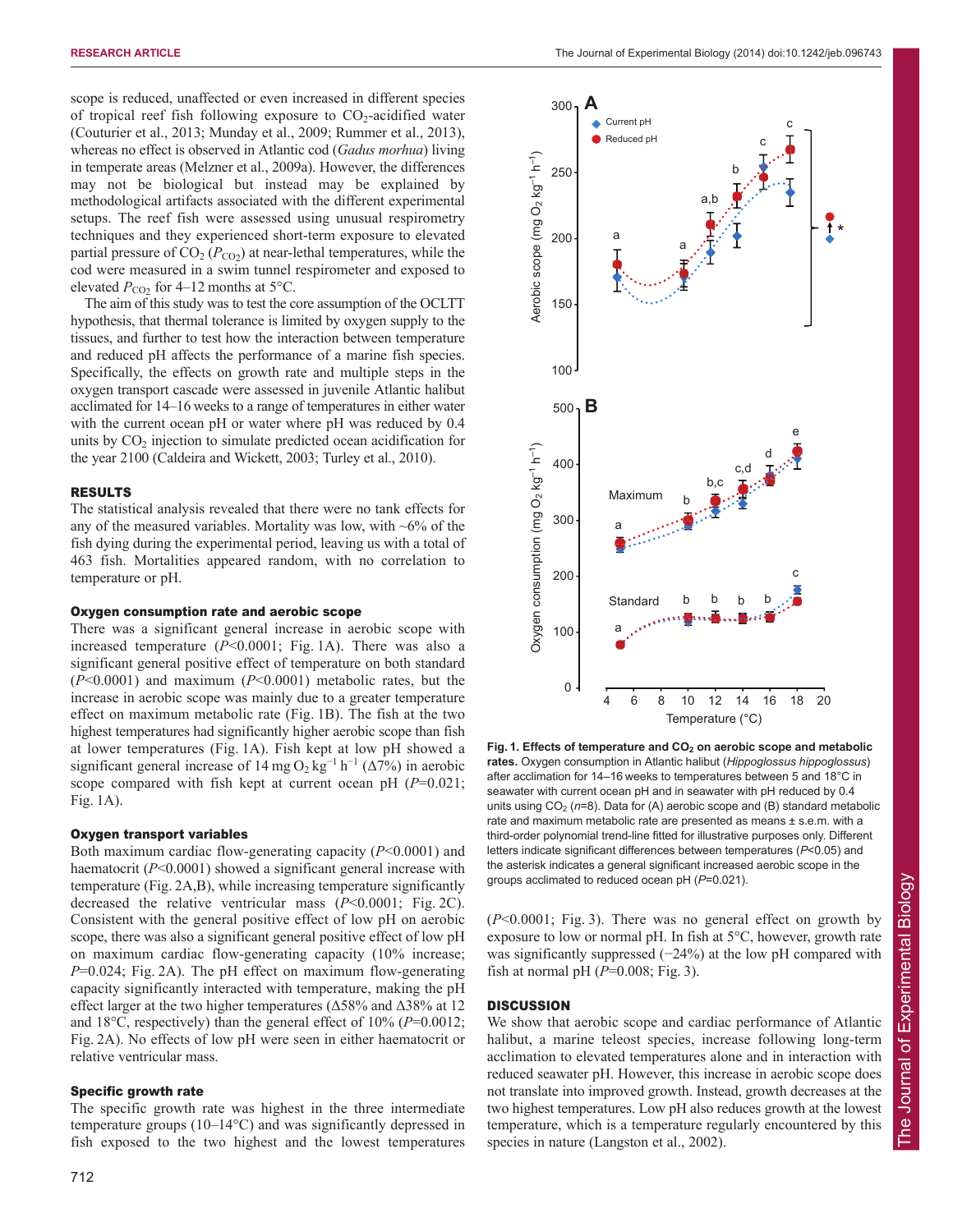

Fig. 2. Effects of temperature and CO<sub>2</sub> on cardiac performance, **haematocrit and ventricle size.** Oxygen transport variables in Atlantic halibut (*Hippoglossus hippoglossus*) after acclimation for 14–16 weeks to temperatures between 5 and 18°C in seawater with current ocean pH and in seawater with pH reduced by 0.4 units using  $CO<sub>2</sub>$ . Data for (A) maximum cardiac flow-generating capacity (*N*=6), (B) haematocrit (*N*=13–23) and (C) relative ventricular mass (*N*=21–31) are presented as means ± s.e.m. with a linear trend-line fitted for illustrative purposes only. Different letters indicate significant differences between temperatures (*P*<0.05) and the asterisk indicates a general significant increased maximum cardiac flow-generating capacity in the groups acclimated to reduced ocean pH (*P*=0.024).

The present study probably represents the most rigorous and comprehensive long-term experimental test of the hypothesis of OCLTT across a broad temperature range in any ectothermic animal. Thus, the temperature range encompasses: temperatures that juvenile Atlantic halibut typically encounter in nature (2–8°C) (Bigelow and Schroeder, 1953; Cargnelli et al., 1999; Haug, 1990); the optimal temperature range for growth (12–15°C) (Imsland and Jonassen,



Fig. 3. Effects of temperature and CO<sub>2</sub> on specific growth rate. Specific growth rate in Atlantic halibut (*Hippoglossus hippoglossus*) after acclimation for 14–16 weeks to temperatures between 5 and 18°C in seawater with current ocean pH [blue (left) bars] and in seawater with pH reduced by 0.4 units using CO<sub>2</sub> [red (right) bars] (N=34-42). Data are presented as means ± s.e.m. Different letters indicate significant differences between temperatures (*P*<0.05) and the asterisk indicates a significantly lower growth rate in the group acclimated to reduced ocean pH at 5°C (*P*=0.008).

2001; Jonassen et al., 1999); as well as the upper temperature (i.e. 18°C) where non-specific stress responses such as decreased number of circulating haematocytes and increased levels of serum lysozyme are observed (Langston et al., 2002).

Our results show a clear mismatch in the response to temperatures between growth rate (Fig. 3) and aerobic scope (Fig. 1A). In line with previous studies on optimal temperatures for growth in similar sized juveniles of Atlantic halibut fed *ad libitum*, the specific growth rate was highest at the three intermediate temperatures (10–14°C) (Imsland and Jonassen, 2001; Jonassen et al., 1999), while none of the variables related to oxygen transport (aerobic scope, maximum and standard metabolic rates, maximum flow-generating capacity, haematocrit or relative ventricular mass) were maximum at this temperature range. The absence of an optimal temperature above which the aerobic scope decreases goes against the prevailing hypothesis, which states that oxygen supply is limited at supraoptimal temperatures. The increasing aerobic scope with temperature is explained by positive effects of temperature on both maximum flow-generating capacity of the heart and haematocrit. Thus, oxygen transport capacity in the long-term acclimated Atlantic halibut does not decline at temperatures approaching the upper lethal temperatures as been reported for fish exposed to acute temperature increases (Eliason et al., 2011; Farrell, 2009). The aerobic scope–temperature profiles of thermally acclimated fish increase with temperature up to near-lethal temperatures, as previously reported for brown bullhead (*Americus nebulosus*), European sea bass (*Dicentrarchus labrax*) and turbot (*Scophthalmus maximus*) (Claireaux et al., 2006; Fry, 1947; Mallekh and Lagardere, 2002).

The fact that aerobic scope is highest at the two warmest temperatures while growth rate declines at these temperatures also contradicts another central assumption of the OCLTT hypothesis, which states that physiological performances such as growth rate should decline in concert with aerobic scope (Pörtner, 2008; Pörtner,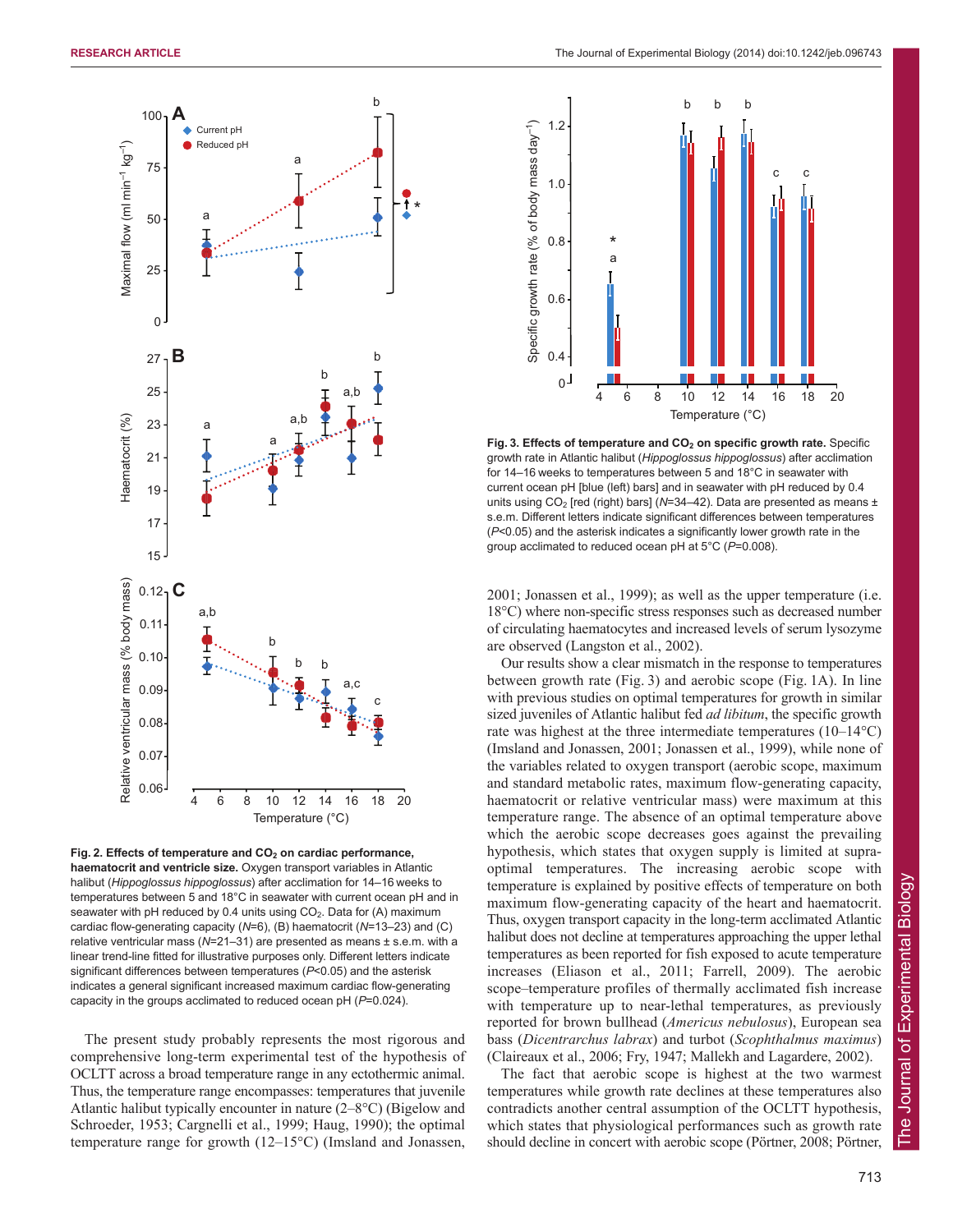

**Fig. 4. Thermal performance mismatch between aerobic scope and growth.** Conceptual figure of the mismatch in optimal temperatures for different performances in a marine fish. Aerobic and cardiac scope (A) fails to explain the detrimental effects on growth (B) resulting from the climate change stressors warming and  $CO<sub>2</sub>$ . This illustrates the complex interaction between future elevated temperatures and ocean acidification (red dotted line), and highlights the problem of inferring fitness from measurements of a single performance.

2010). The hypothesis further predicts that temperature limitations on aerobic scope can be used to explain tolerance, performance and distribution of wild populations (Pörtner and Farrell, 2008; Pörtner and Knust, 2007). The present study suggests that different performance indices, such as growth rate and aerobic scope, have different optimal temperatures and that neither temperature optima necessarily reflect the temperatures at which the species is most abundant in nature. This is in agreement with models on thermal adaptation in terrestrial ectotherms, which demonstrate that natural selection can favour selection of a body temperature where specific performance traits are sub-optimal, particularly in species inhabiting environments with large temperature fluctuations (Asbury and Angilletta, 2010; Deutsch et al., 2008; Martin and Huey, 2008).

Based on the OCLTT hypothesis, previous reviews have also predicted that low seawater pH, when interacting with suboptimal temperature, will decrease aerobic scope (Pörtner, 2010; Pörtner and Farrell, 2008). However, again contrary to these predictions, yet in agreement with recent findings in coral reef fish (Rummer et al., 2013), we show that aerobic scope is higher in fish acclimated to elevated water  $CO<sub>2</sub>$ . Consistent with the positive effect of low pH on aerobic scope, the maximum cardiac flow-generating capacity also increases after acclimation to low pH, at least at 12 and 18°C. While the exact mechanisms for the enhanced pumping capacity of the low pH-acclimated hearts remain unknown, heart performance was assessed *in situ* using a standardized Ringer's solution with the same  $pH$  in both the normal and high  $CO<sub>2</sub>$  treatments, suggesting that the improved maximum flow-generating capacity was intrinsic to the



**Fig.** 5. Temperature dependence of pH<sub>total scale</sub> in seawater. Data are given as mean values of  $pH_{total scale}$  from the six different temperature manipulation treatments in either seawater with the current ocean pH or in seawater with pH reduced by 0.4 units with  $CO<sub>2</sub>$  gas, together with seven measurements from the Swedish Oceanographic Data Centre (SODC) recorded in the Gullmarsfjord. A linear trend line is fitted to each data set for illustrative purposes only.

heart and independent of perfusion fluid pH. Tropical fish exposed to increased  $CO<sub>2</sub>$  levels display increased spontaneous swimming activity (Munday et al., 2012). If the halibut in the present study had a similar behavioural response to the low pH treatment, an interesting possibility is that the improved heart performance was a training effect, as observed in many other fish species (Davison, 1997).

The negative effects of long-term acclimation to low pH on growth rate at 5°C further supports that aerobic scope and growth rate may not necessarily be causally linked. The concept of aerobic scope as the unifying physiological principle of thermal tolerance therefore needs revision, and should include the complex interaction between future elevated temperatures and ocean acidification (Fig. 4). Given the negative effect of low pH observed in growth rate at a temperature where juvenile Atlantic halibut typically occur in nature, this finding raises concerns in relation to future climate scenarios. While increasing temperatures have been shown to decrease distribution ranges of various fish species at the warm edge of their distribution ranges (Perry et al., 2005), the present study suggests that decreased ocean pH may instead limit distribution and productivity at the cold edge of a species' distribution range. Nevertheless, further studies are needed to reveal the exact mechanisms of this response, as it was not caused by limitations in aerobic scope.

# **Conclusions**

The present study shows that aerobic scope and cardiac performance in Atlantic halibut are not compromised following long-term acclimation to temperature and pH conditions predicted for the near future. The absence of an optimal temperature above which aerobic scope decreases, and the mismatch between aerobic scope and growth, are findings that are difficult to reconcile with the hypothesis that oxygen supply is limiting whole-animal performance and fitness at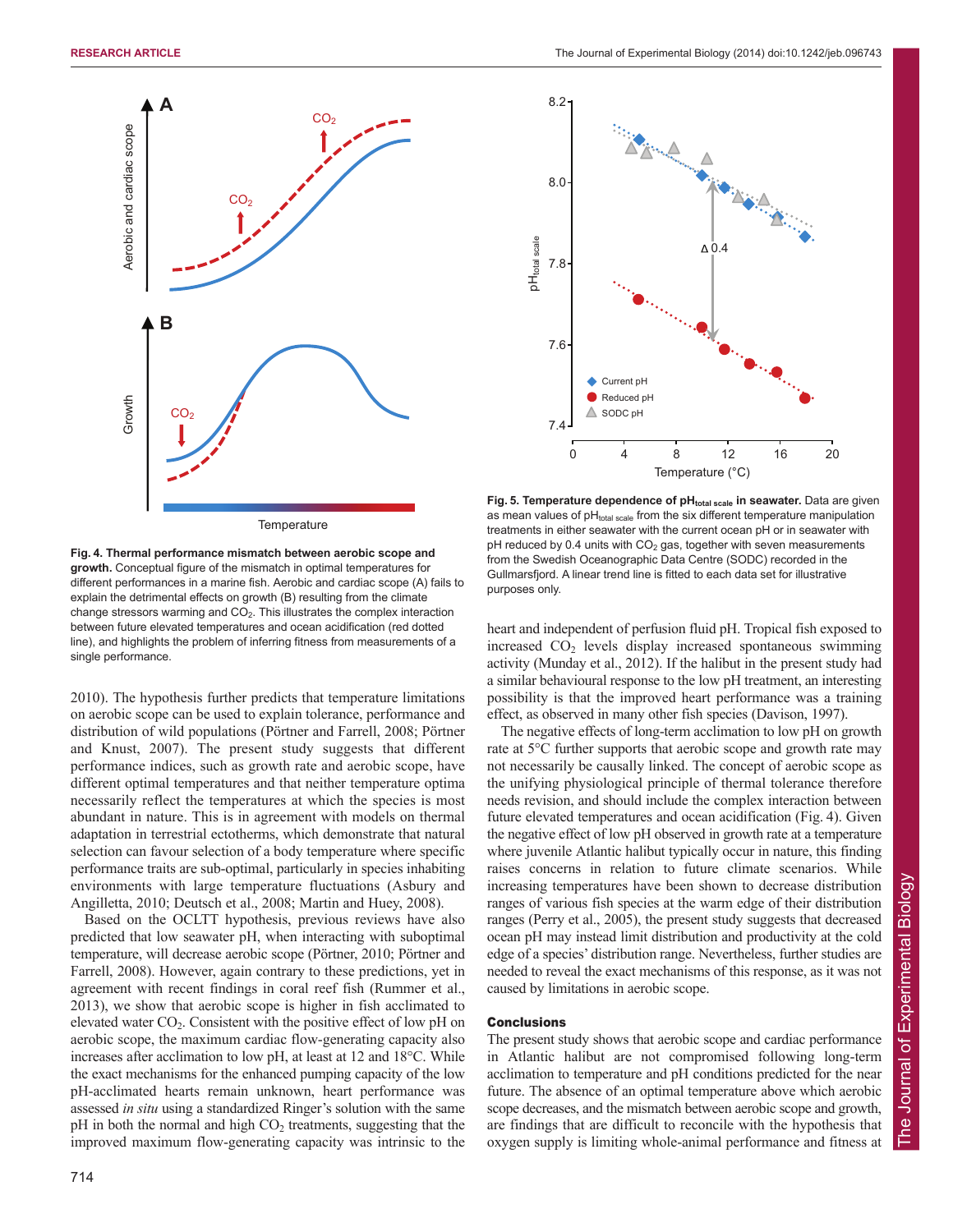| Acclimation<br>temperature | CO <sub>2</sub><br>treatment | Replicate      | Temperature<br>$(^{\circ}C)$ | Alkalinity<br>( $\mu$ mol kg <sup>-1</sup> ) | $\text{pH}_\text{total scale}^{\text{in situ}}$ | $\text{pH}_\text{total scale}^\text{STP}$ | $P_{CO_2}$ in situ<br>$(\mu atm)$ | $P_{CO_2}^{\quad \quad \text{STP}}$<br>(µatm) | $P_{CO_2}$ <sup>N5</sup><br>$(\mu atm)$ | $P_{CO2}$ STP×N5<br>$(\mu atm)$ |
|----------------------------|------------------------------|----------------|------------------------------|----------------------------------------------|-------------------------------------------------|-------------------------------------------|-----------------------------------|-----------------------------------------------|-----------------------------------------|---------------------------------|
| 5                          | Current pH                   |                | $5.20 \pm 0.11$              | 2190±25                                      | $8.10 \pm 0.01$                                 | $8.19 \pm 0.01$                           | $337 \pm 10$                      | $258 + 8$                                     | $331 \pm 10$                            | 388±10                          |
|                            |                              | $\overline{2}$ | $5.11 \pm 0.10$              | 2204±24                                      | $8.12 \pm 0.01$                                 | $8.20 \pm 0.01$                           | $323 + 9$                         | 248±7                                         | 320±10                                  | 376±9                           |
|                            | Reduced pH                   |                | $5.10+0.11$                  | 2159±31                                      | $7.71 \pm 0.03$                                 | 7.79±0.03                                 | 896±52                            | 708±42                                        | 888±51                                  | 1031±51                         |
|                            |                              | 2              | $5.11 \pm 0.11$              | 2158±40                                      | 7.71±0.02                                       | 7.79±0.02                                 | 881±35                            | 695±28                                        | 872±35                                  | $1015 \pm 34$                   |
| 10                         | Current pH                   |                | $9.97 \pm 0.02$              | 2199±25                                      | $8.02 \pm 0.01$                                 | $8.19 \pm 0.01$                           | $422 + 12$                        | $257 + 7$                                     | 260±7                                   | $371 + 7$                       |
|                            |                              | $\overline{2}$ | $10.04 \pm 0.02$             | 2223±29                                      | $8.01 \pm 0.01$                                 | $8.18 \pm 0.01$                           | $432 + 10$                        | $261 + 6$                                     | $264 + 6$                               | 376±6                           |
|                            | Reduced pH                   |                | 10.02±0.01                   | 2143±43                                      | 7.67±0.02                                       | 7.83±0.03                                 | 1007±51                           | 639±35                                        | 617±32                                  | 898±32                          |
|                            |                              | 2              | 10.02±0.02                   | 2219±33                                      | 7.61±0.02                                       | 7.76±0.03                                 | 1219±71                           | 782±49                                        | 748±44                                  | 1029±44                         |
| 12                         | Current pH                   |                | 11.73±0.02                   | 2244±51                                      | 7.99±0.01                                       | $8.19 \pm 0.01$                           | $468 + 11$                        | $262 + 6$                                     | 243±6                                   | $373 + 6$                       |
|                            |                              | $\overline{2}$ | 11.69±0.02                   | 2266±34                                      | 7.99±0.01                                       | $8.18 \pm 0.01$                           | 478±13                            | 268±8                                         | 249±7                                   | 379±7                           |
|                            | Reduced pH                   |                | 11.71±0.02                   | 2224±24                                      | 7.61±0.02                                       | 7.78±0.02                                 | 1223±52                           | 727±34                                        | 636±27                                  | 964±27                          |
|                            |                              | 2              | 11.71±0.03                   | 2234±26                                      | 7.57±0.02                                       | 7.74±0.02                                 | 1382±71                           | 831±47                                        | 720±37                                  | 1048±37                         |
| 14                         | Current pH                   |                | 13.56±0.07                   | 2226±27                                      | 7.95±0.01                                       | $8.18 \pm 0.01$                           | 516±12                            | 266±6                                         | $224 \pm 5$                             | 374±5                           |
|                            |                              | $\overline{2}$ | 13.58±0.07                   | 2257±39                                      | 7.94±0.01                                       | $8.17 \pm 0.01$                           | $537+15$                          | $277 + 8$                                     | $233 + 7$                               | 383±6                           |
|                            | Reduced pH                   |                | 13.60±0.08                   | 2236±37                                      | 7.53±0.02                                       | 7.72±0.03                                 | 1540±86                           | 863±53                                        | 666±37                                  | 1047±37                         |
|                            |                              | 2              | 13.63±0.08                   | 2230±23                                      | 7.58±0.02                                       | 7.78±0.02                                 | 1347±51                           | 742±30                                        | 581±22                                  | 963±22                          |
| 16                         | Current pH                   |                | 15.80±0.04                   | 2254±30                                      | 7.91±0.01                                       | $8.18 \pm 0.01$                           | 579±12                            | $270 + 6$                                     | $202\pm4$                               | 377±4                           |
|                            |                              | $\overline{2}$ | 15.82±0.04                   | 2271±42                                      | $7.91 \pm 0.01$                                 | $8.18 \pm 0.01$                           | 583±13                            | $272 + 6$                                     | 203±4                                   | 378±4                           |
|                            | Reduced pH                   |                | 15.72±0.04                   | 2244±31                                      | $7.54 \pm 0.02$                                 | 7.76±0.02                                 | 1527±77                           | 780±44                                        | 538±27                                  | 978±27                          |
|                            |                              | 2              | 15.72±0.04                   | 2222±28                                      | 7.53±0.03                                       | 7.75±0.03                                 | 1570±94                           | 809±53                                        | 553±33                                  | 994±33                          |
| 18                         | Current pH                   |                | 17.86±0.03                   | 2226±27                                      | 7.87±0.01                                       | $8.16 \pm 0.01$                           | 642±14                            | $276 + 6$                                     | 184±4                                   | 381±4                           |
|                            |                              | $\overline{2}$ | 17.88±0.02                   | 2170±26                                      | 7.86±0.01                                       | $8.15 \pm 0.01$                           | $643 \pm 15$                      | $276 + 6$                                     | 183±4                                   | 381±4                           |
|                            | Reduced pH                   |                | 17.86±0.07                   | 2233±25                                      | 7.47±0.02                                       | 7.73±0.02                                 | 1791±85                           | 854±45                                        | $513 \pm 25$                            | 1013±24                         |
|                            |                              | $\overline{2}$ | 17.90±0.06                   | 2242±22                                      | 7.46±0.02                                       | $7.71 \pm 0.03$                           | 1861±105                          | 892±58                                        | $532 + 31$                              | $1033 \pm 30$                   |

## **Table 1. Environmental data measured twice a week for 14–16 weeks at six different temperatures in either seawater with the current ocean pH or in seawater with pH reduced through bubbling with CO<sub>2</sub> gas**

Salinity during the acclimation period was 32.0±0.14 ppm (mean ± s.e.m.) and was measured for all 24 treatments simultaneously directly from the incoming seawater. Superscripts for pH<sub>total scale</sub> and P<sub>CO2</sub> are as follows: *in situ*, values at ambient temperature; STP, values as if to be measured at standard temperature (0°C) and pressure (1 atm); N5, P<sub>CO2</sub> values normalized to 5°C according to the isochemical temperature effect on seawater of 4.23% according to Takahashi et al. (Takahashi et al., 1993); STP×N5,  $P_{\rm CO2}{}^{\rm N5}$  values as if to be measured at standard temperature (0°C) and pressure (1 atm).

supra-optimal temperatures in fish. Whether this species is an exception or represents the rule awaits further experiments. Nonetheless, a cause for concern is that the growth rate of a commercially and ecologically important species such as the Atlantic halibut is reduced by  $CO<sub>2</sub>$  levels predicted for the end of the century at temperatures that this species normally encounters in nature.

#### MATERIALS AND METHODS

#### Animals

A total of 493 fully metamorphosed, juvenile Atlantic halibut (16.4±0.2 g) were transported by air-freight from a commercial halibut supplier (Fiskey Ltd, Hjalteyri, Iceland) to the experimental facilities at the Sven Lovén Centre for Marine Sciences, Kristineberg, on the Swedish west coast. All animal husbandry conditions and experimental protocols were approved by the Ethical Committee of Gothenburg (permits 221-2010 and 329-2010). The fish were kept in tanks with flow-through seawater  $(32.0\pm0.14$  ppt) at 6°C, under a 12 h:12 h light:dark photoperiod, and were fed once a day with 2.5% of body mass of commercial fish feed. This represents an excess feeding regime as the ration given exceeded the consumption. Leftover food was automatically flushed out of the tanks within 2 h.

#### Experimental design

At the start of the experiment (14 days after arrival), approximately 20 animals were placed in each of twenty-four 100 litre tanks supplied with flow-through seawater (2.5 l min<sup>-1</sup>), each from its own aerated 200 litre header tank, where temperature and pH were controlled. Over a period of 13 days, the temperature was adjusted to create six temperature regimes of 5, 10, 12, 14, 16 and 18°C, with quadruple tanks per temperature, and continuous temperature logging. For each temperature regime, two tanks were supplied with water at current ocean pH, while two tanks were supplied with water with pH reduced by 0.4 units. The reduction in pH was accomplished by bubbling of pure  $CO<sub>2</sub>$  into the header tank (controlled by Aqua Medic computers, Bissendorf, Germany). Twice weekly, the pH was measured (WTW pH 3310 with a SenTix 41

electrode, Weilheim, Germany) and alkalinity was calculated (Eppendorf BioPhotometer, Hamburg, Germany) (Sarazin et al., 1999). The pH was measured in the scale adopted for seawater (normally referred to as the pH<sub>total scale</sub>), and this was done using TRIS (2-amino-2-hydroxy-1,3) propanediol) and AMP (2-aminopyridine) buffers (Riebesell et al., 2010). The overall difference in pHtotal scale was maintained between temperatures  $(-0.4\pm0.02 \text{ pH}_{\text{total scale}})$  units). The temperature dependence of seawater  $pH_{total scale}$  corresponds both with the natural temperature dependence measured in the Gullmarsfjord (Fig. 5) and with that reported in the literature (Hunter, 1998). The pH<sub>total scale</sub> in the setup corresponds to a pH<sub>total scale</sub> at STP (i.e. as if all measurements were taken at standard temperature and pressure) of 8.2 for the control tanks and 7.8 in the low pH treatments. The partial pressure of  $CO_2$  ( $P_{CO_2}$ ) was calculated using pH<sub>total scale</sub> and alkalinity, using the dissociation constant for KHSO<sub>4</sub> from Dickson (Dickson, 1990) and the  $CO<sub>2</sub>$  equilibrium constants from Roy et al. (Roy et al., 1993). All  $P<sub>CO</sub>$  values were normalized to 5°C according to the isochemical temperature effect on seawater of 4.23% ( $P_{\text{CO}_2}^{\text{NS}}$ ) (Takahashi et al., 1993). This relationship between  $P_{\text{CO}_2}^{\text{NS}}$  and temperature in the setup corresponded well with the relationship reported for the northern parts of the North Atlantic between 1981 and 2001 (Olsen et al., 2003). The  $P_{CO_2}^{NS}$  in the setup corresponded to  $P_{CO_2}^{NS}$  at STP of 380 μatm for the control tanks and 1000 μatm for the low pH tanks. All measured environmental variables are summarized in Table 1.

### Analytical procedures

At the start of the experiment, the fish were weighed and marked individually with Visible Implant Elastomer (Northwest Marine Technology Inc., Tumwater, WA, USA). Following the 14–16 week temperature/pH exposure, each fish (*N*=35–42 per treatment, adding up to a total of 463 fish) was identified and weighed for calculation of individual specific growth rate, expressed as percentage increase in body mass per day (Imsland and Jonassen, 2001).

Sixteen identical custom-made respirometers (1.2 litres), supplied with water from the respective holding tank, were used to measure the oxygen consumption rate of individual fish. Fibre-optic oxygen meters calibrated in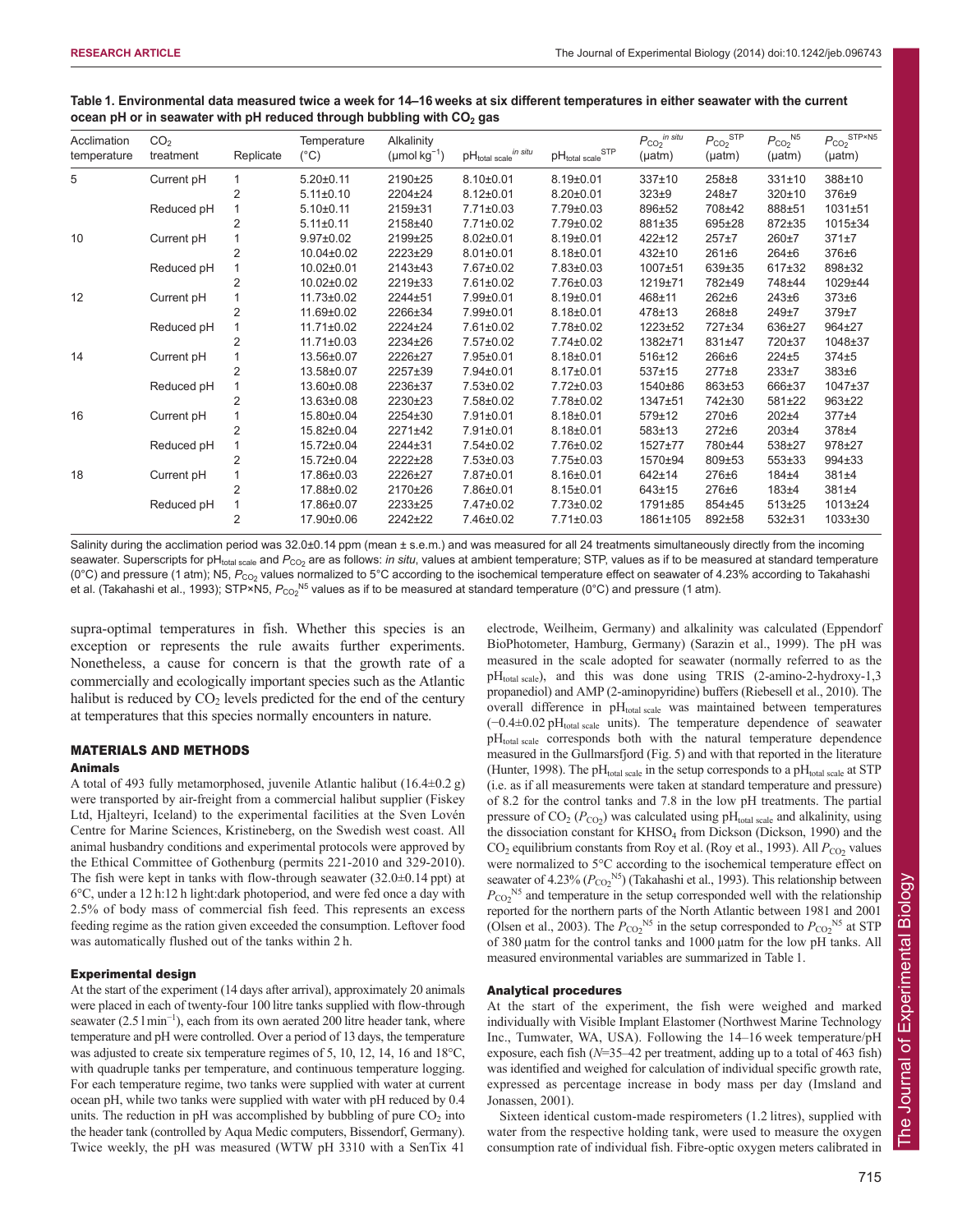accordance with the supplier's manual (Oxy-4 Micro with oxygen Microoptode PSt1, PreSens GmbH, Regensburg, Germany) and connected in line with individual circulation pumps in each respirometer were used to record water oxygen levels. By switching off a time-controlled flush pump, the oxygen consumption rate was calculated from the decrease in oxygen content in the respirometers over a given time (over 10 min at the warmer temperatures and 20 min at the colder temperatures, yielding two to three readings per hour). Eight fish from each temperature/pH regime (four from each of the two replicate tanks, *N*=8) were placed in individual respirometers and allowed to adjust for 24 h. The fish were unfed for 40 h prior to their introduction into the chambers to reduce the risk of residual specific dynamic action. Oxygen consumption rate of the undisturbed fish was then determined for 22 h and the standard metabolic rate was calculated as the average of the three lowest oxygen consumption measurements recorded. Fish were then removed from the respirometers, subjected to encouraged exhaustive exercise for 5 min by manually chasing the fish, and then quickly returned to the respirometers (within 1 min) according to the methods described in Clark et al. (Clark et al., 2013). The oxygen consumption rates were recorded at short intervals for another 2 h. Maximum metabolic rate was defined as the period with the highest oxygen consumption after exercise. Aerobic scope was calculated as the difference between standard and maximum metabolic rates (Farrell et al., 2009; Fry, 1947).

Blood was sampled from the caudal vessels of a subset of fish (*N*=13–23 per experimental group) using a heparinized syringe, and haematocrit was determined using a haematocrit centrifuge and haematocrit capillary tubes.

To determine the relative ventricular mass, the ventricle was dissected out, blotted dry and emptied of blood. The bulbus and atrium were trimmed away for calculation of the relative ventricular mass, expressed as percent of body mass (*N*=21–31 per experimental group, a total of 315 fish).

From the remaining fish, an *in situ* perfused heart preparation modified from Farrell et al. (Farrell et al., 2007) was used to assess the maximum cardiac flow-generating capacity at 5, 12 and 18°C (three fish from each of the two replicate tanks, *N*=6 per experimental group). A halibut Ringer's solution (Rönnestad et al., 2000) containing isoprenaline (200 nmol  $l^{-1}$ ; for maximum adrenergic stimulation) was used to perfuse the heart preparation, which was immersed in a saline-filled thermostat-controlled bath. All hearts were tested at their treatment temperature. Maximum flow-generating capacity of the heart was assessed by increasing the input pressure until no further increase in cardiac output was observed. Flow was continuously monitored using an in-line 1.0 mm Transonic flow probe connected to a flow-meter (T206, Transonic Systems, Ithaca, NY, USA).

#### Statistical methods and data presentation

The objective was to investigate the effect of temperature and pH on several variables that were expected to show significant acclimation to the experimental treatments. The following general linear model was used to describe the experimental setup:

$$
y = temp + pH + (temp \times pH) + [tank (temp \times pH)] + error, \qquad (1)
$$

where the measured variable (*y*) is explained by two main factors, temperature (temp) and pH, and the interaction effect of these two factors. In addition, to control for tank effects, each group was divided into two replicate tanks and included in the model as a nested factor [tank (temp  $\times$ pH)]. Also, for the metabolic variables, mass was used as a regressor in the model in order to reduce the error term:

$$
y = temp + pH + temp \times pH + tank (temp \times pH) + b \times x + error. \quad (2)
$$

In this increased model, the mass (*x*) and the regression parameter (*b*) are without any apparent interactions and sufficient after model checks. Maximum cardiac flow capacity and relative ventricular mass were natural log transformed before analysis as these parameters did not meet the assumptions for a normal distribution and constant variance. *P*-values were adjusted for multiple testing using the Holm–Bonferroni method (Holm, 1979). Note that because of the complexity of the study and the high number of tests performed, the risk for type II error was relatively large in some of the more detailed comparisons. Calculations were carried out in SAS 9.2 (SAS Institute, Cary, NC, USA). Data are presented in the text as means  $\pm$ s.e.m.

#### **Acknowledgements**

We gratefully acknowledge Prof. Hans-Otto Pörtner and Prof. Nico van Straalen for input on the design of the experiment, and Andreas Nyström Wendt for technical assistance.

#### **Competing interests**

The authors declare no competing financial interests.

#### **Author contributions**

All authors conceived and designed the experiment. A.G., F.J., E.J., H.S., O.O.-M., I.E. and M.A. performed the experiments. A.G., F.J., E.J., K.W., H.S. and M.A. analyzed the data. A.G., F.J. and E.S. wrote the paper.

#### **Funding**

This study was supported by the University of Gothenburg Research Platform on Integrative Physiology (GRIP), the Swedish Research Council Formas to F.J., the Swedish Reseach Council to M.A., the Magnus Bergvall Foundation, and the Wilhelm and Martina Lundgren Foundation.

#### **References**

- **Asbury, D. A. and Angilletta, M. J., Jr** (2010). Thermodynamic effects on the evolution of performance curves. *Am. Nat.* **176**, E40-E49.
- **Bigelow, H. B. and Schroeder, W. C.** (1953). Fishes of the Gulf of Maine. *Fishery Bulletin of the Fish and Wildlife Service* **53**, 249-258.
- **Brett, J. R.** (1971). Energetic responses of salmon to temperature. A study of some thermal relations in physiology and freshwater ecology of sockeye salmon (*Oncorhynchus nerka*). *Am. Zool.* **11**, 99-113.
- **Caldeira, K. and Wickett, M. E.** (2003). Oceanography: anthropogenic carbon and ocean pH. *Nature* **425**, 365-365.
- **Cargnelli, L. M., Griesbach, S. J. and More, W. M.** (1999). Essential fish habitat source document: Atlantic halibut, *Hippoglossus hippoglossus*, life history and habitat characteristics. *NOAA Technical Memorandum NMFS-NE-125* **125**, 17.
- **Claireaux, G., Couturier, C. and Groison, A. L.** (2006). Effect of temperature on maximum swimming speed and cost of transport in juvenile European sea bass (Dicentrarchus labrax). *J. Exp. Biol.* **209**, 3420-3428.
- **Clark, T. D., Sandblom, E. and Jutfelt, F.** (2013a). Aerobic scope measurements of fishes in an era of climate change: respirometry, relevance and recommendations. *J. Exp. Biol.* **216**, 2771-2782.
- **Clark, T. D., Sandblom, E. and Jutfelt, F.** (2013b). Response to Farrell and to Portner and Giomi. *J. Exp. Biol.* **216**, 4495-4497.
- **Couturier, C. S., Stecyk, J. A. W., Rummer, J. L., Munday, P. L. and Nilsson, G. E.** (2013). Species-specific effects of near-future  $CO<sub>2</sub>$  on the respiratory performance of two tropical prey fish and their predator. *Comp. Biochem. Physiol.* **166A**, 482-489.
- **Davison, W.** (1997). The effects of exercise training on teleost fish, a review of recent literature. *Comp. Biochem. Physiol.* **117A**, 67-75.
- **Deutsch, C. A., Tewksbury, J. J., Huey, R. B., Sheldon, K. S., Ghalambor, C. K., Haak, D. C. and Martin, P. R.** (2008). Impacts of climate warming on terrestrial ectotherms across latitude. *Proc. Natl. Acad. Sci. USA* **105**, 6668-6672.
- **Dickson, A. G.** (1990). Standard potential of the reaction:  $AgCl(s) + 1/2H_2(g) = Ag(s) +$ HCl(aq), and and the standard acidity constant of the ion  $HSO<sub>4</sub><sup>-</sup>$  in synthetic sea water from 273.15 to 318.15 K. *J. Chem. Thermodyn.* **22**, 113-127.
- **Eliason, E. J., Clark, T. D., Hague, M. J., Hanson, L. M., Gallagher, Z. S., Jeffries, K. M., Gale, M. K., Patterson, D. A., Hinch, S. G. and Farrell, A. P.** (2011). Differences in thermal tolerance among sockeye salmon populations. *Science* **332**, 109-112.
- **Farrell, A. P.** (2009). Environment, antecedents and climate change: lessons from the study of temperature physiology and river migration of salmonids. *J. Exp. Biol.* **212**, 3771-3780.
- **Farrell, A. P., Axelsson, M., Altimiras, J., Sandblom, E. and Claireaux, G.** (2007). Maximum cardiac performance and adrenergic sensitivity of the sea bass *Dicentrarchus labrax* at high temperatures. *J. Exp. Biol.* **210**, 1216-1224.
- **Farrell, A. P., Eliason, E. J., Sandblom, E. and Clark, T. D.** (2009). Fish cardiorespiratory physiology in an era of climate change. *Can. J. Zool.* **87**, 835-851.
- **Franklin, C. E. and Seebacher, F.** (2009). Adapting to climate change. *Science* **323**, 876-877.
- **Fry, F. E. J.** (1947). *Effects on the Environment on Animal Activity*, Vol. 68. Toronto, ON: University of Toronto Press.
- **Haug, T.** (1990). Biology of the Atlantic halibut, *Hippoglossus hippoglossus* (L, 1758). *Adv. Mar. Biol.* **26**, 1-70.
- Haugan, P. M. and Drange, H. (1996). Effects of CO<sub>2</sub> on the ocean environment. *Energy Convers. Manag.* **37**, 1019-1022.
- **Holm, S.** (1979). A simple sequentially rejective multiple test procedure. *Scandinavian Journal of Statistics* **6**, 65-70.
- **Hunter, K. A.** (1998). The temperature dependence of pH in surface seawater. *Deep Sea Res. Part I Oceanogr. Res. Pap.* **45**, 1919-1930.
- **Imsland, A. K. and Jonassen, T. M.** (2001). Regulation of growth in turbot (*Scophthalmus maximus* Rafinesque) and Atlantic halibut (*Hippoglossus hippoglossus* L.): aspects of environment x genotype interactions. *Rev. Fish Biol. Fish.* **11**, 71-90.
- **Jonassen, T. M., Imsland, A. K. and Stefansson, S. O.** (1999). The interaction of temperature and fish size on growth of juvenile halibut. *J. Fish Biol.* **54**, 556-572.